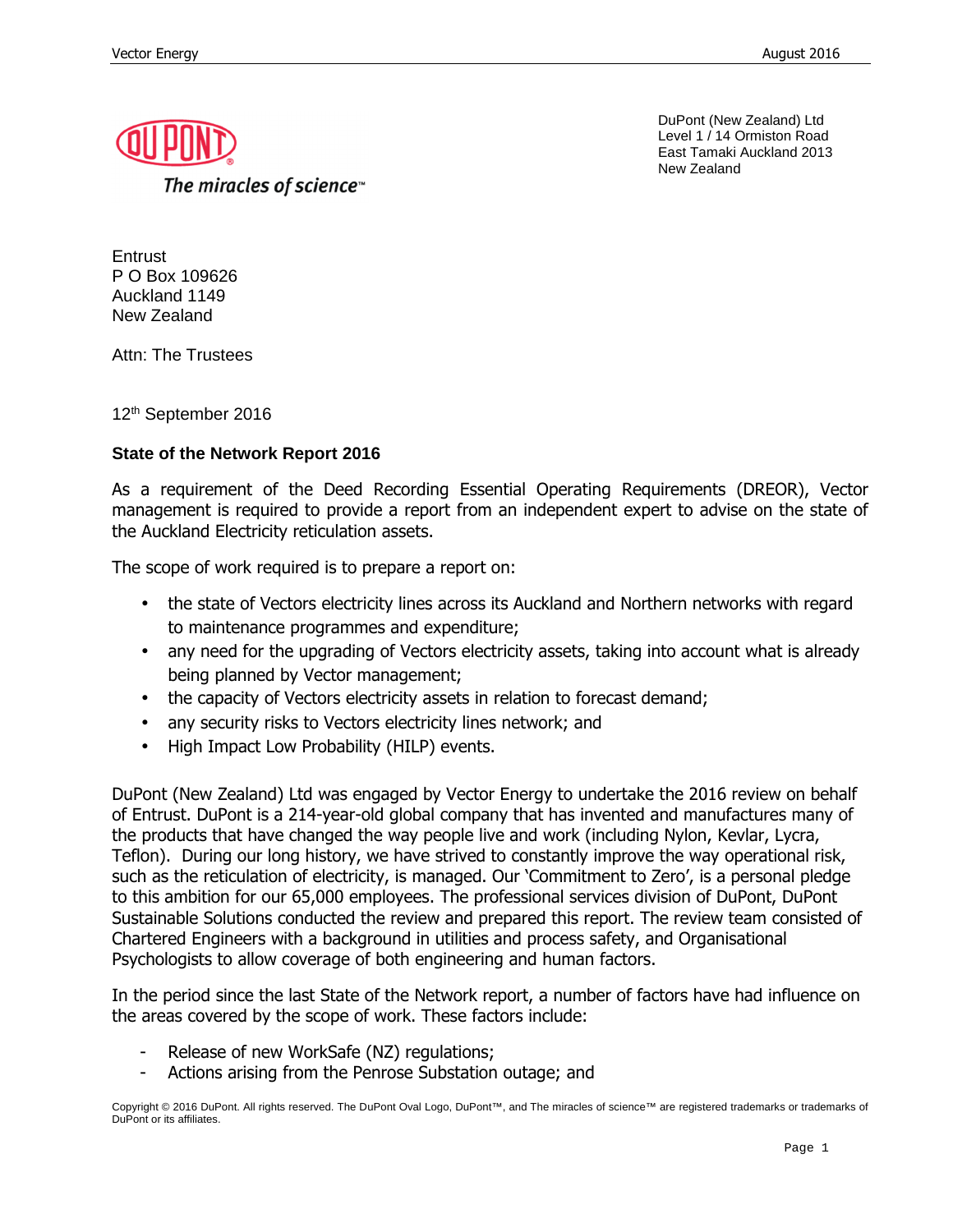Continuing impact of new technology and customer behaviour.

From the information presented, assessment of operational risk management, in field observations and subject to the matters raised in the report we find that processes, strategies and initiatives underway or in development are appropriate for managing the security, investment, maintenance and operation of the Auckland and Northern networks in their current state.

We support Vector's decision to improve public safety and reduce workplace risk by phasing out live line work. This decision has introduced transitional issues including an increase in system outages. However, we acknowledge that Vector and its Field Service Providers are working to restructure their works management processes to maximise the use of planned system outages that should improve unplanned outages as system improvements are installed.

Significant work has been undertaken to create detailed Asset Strategies and standardised designs that will bring improved levels of performance, and cost efficiencies to network operation and maintenance. The rollout of this work with the Field Service Providers has commenced and will require considerable investments of time and resource to maximise the benefits.

Using detailed analysis of population changes, uptake of energy efficiencies (appliances, heating, lighting), and consumer usage profiles, Vector is achieving a high degree of accuracy on its demand forecasts, building a strong base for investment decisions. Additionally, Vector is actively considering the impact of new technologies such as battery storage to minimise the risk of today's investment becoming a future stranded asset. Like all technology driven changes, Vector must continue the work to transform many of its business processes to capitalise on the opportunity this new technology will deliver.

We assess that the required business processes are at various levels of maturity in terms of Vector's ability to identify and manage the controls associated with lowering the likelihood and consequence of HILP (High Impact Low Probability) events. We acknowledge that Vector has a number that are 'best in class' and have already undertaken considerable effort to analyse and embed controls on its most vital assets (GXPs, Zone Substations) and continues to invest in programs to build further capability in this important area.

System performance in both the Northern and Auckland networks is not at the required regulatory targets. Vector has a number of initiatives underway seeking to improve performance. The Top 40 feeders program identifies and targets effort at improving the reliability of the network's worst performing feeders. In the past 2 years of this program, the work carried out has reduced the outages on many of the feeders by as much as 85%. Equally, factors such as traffic congestion in Auckland and new workplace safety requirements are increasing response time to repair faults by as much as 20% per year. Strategies such as network design modifications, increasing use of automation and changes to first responder management will need to be investigated to counter this impact.

Observations carried out in the field demonstrated a high standard of workplace safety and customer support from field crews both in Northern and Auckland networks.

Copyright © 2016 DuPont. All rights reserved. The DuPont Oval Logo, DuPont™, and The miracles of science™ are registered trademarks or trademarks of DuPont or its affiliates.